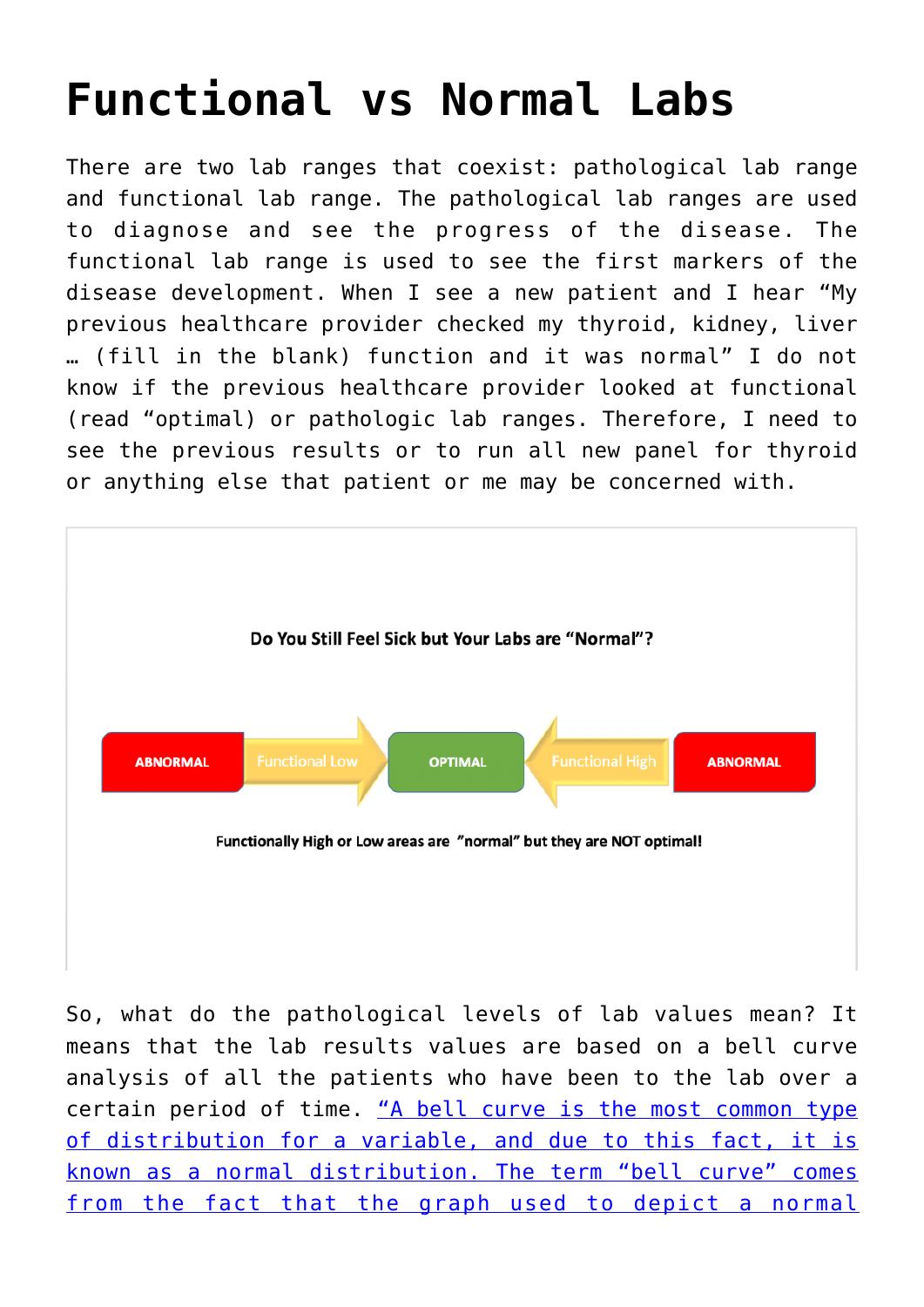## [distribution consists of a bell-shaped line."](https://www.investopedia.com/terms/b/bell-curve.asp)

The reference range depends on the health of the population that lives around that lab, thus, the same lab in several different cities may have different pathological ranges. Also, who goes to get lab tests done? In my practice, I see a lot of people who suffer rom fatigue, hair loss, loss of libido, insomnia, anxiety, depression, diabetes, and general hormonal dysfunction. These are the patients I order the comprehensive lab analysis for and these are the patients who shape the bell curve at whatever lab they go to get their blood drawn. Let's face it: we are humans and most of us go to get a comprehensive physical or just a check-up when we do not feel well or we have concerns about our health. Thus, I hardly ever see healthy patients for the disease prevention and if I do, I hardly ever order an extensive workup for a patient with no concerns.

When I run a complete thyroid panel for my clients, two out of three people have a high reverse T3. For example, the range for the reverse T3 at Sonora Quest is 8-25, I often see levels of 26, 27, 28 when I check Reverse T3. I also see high functional levels of Reverse T3, such as 15-25. What does "functional" level mean? When I refer to "functional" levels of any labs, I mean "optimal" levels. So, in the example of Reverse T3 – "functional", i.e. optimal levels would be <15, lab "normal" level of Reverse T3 would be 8-25.

Another common example is the level of hemoglobin A1C. This test measures the average blood sugar over the past 90 days. It does not have to be done fasting, but can be obtained fasting as well. When I see a patient with the hem A1C at 5.5% (normal 5.7 or less, pre-diabetes 5.8-6.4, diabetes is 6.5 or higher), I am alarming the patient that he/she is just 0.2% away from the official pre-diabetes diagnosis. The ideal range would be  $< 5.0$ %. Should I wait for  $6 - 12$  months to alarm my patient that he already HAS pre-diabetes or should we together focus on lifestyle changes and diet to avoid the official pre